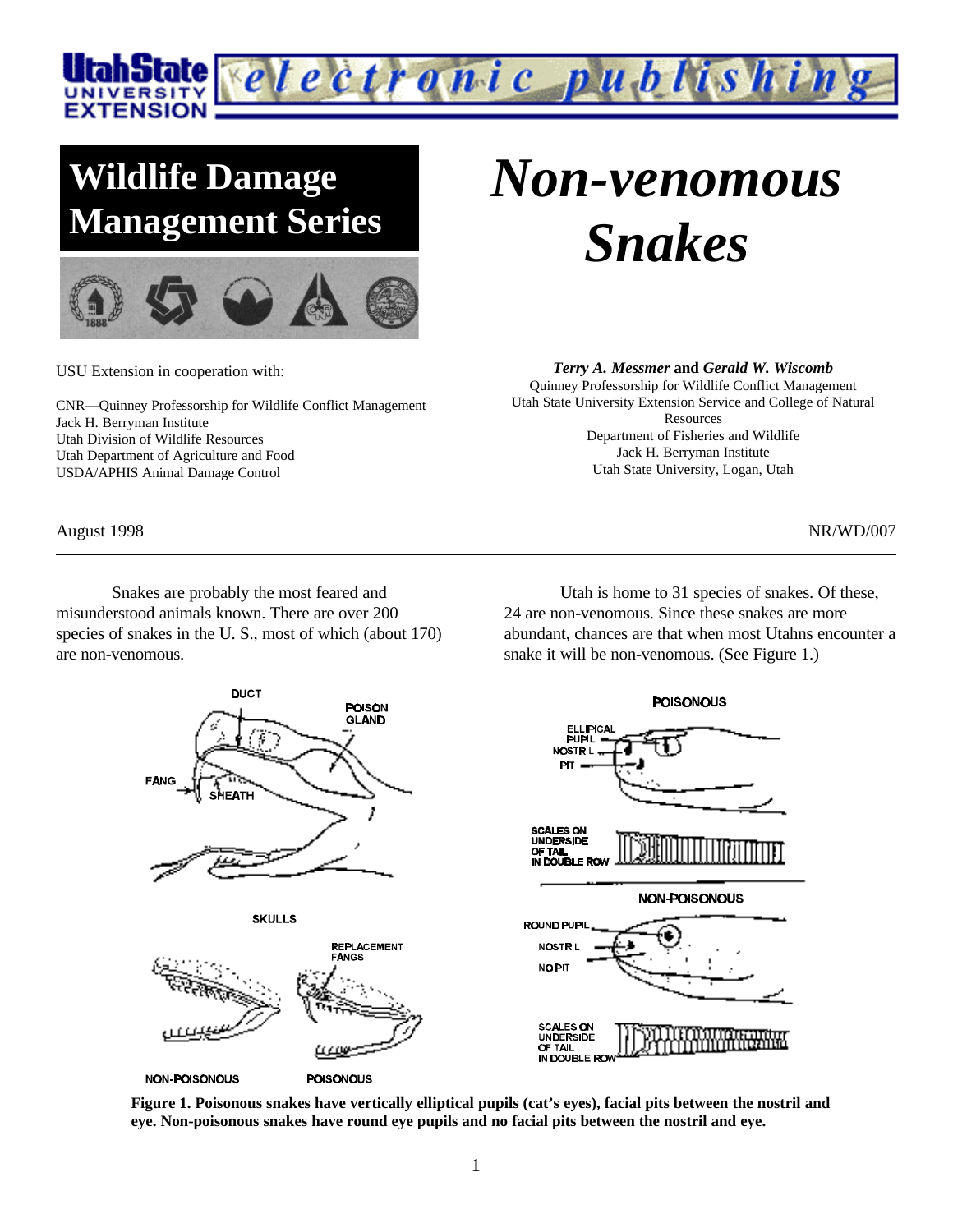The most common non-venomous snakes in Utah are the three species of garter snakes (*Thamnophis* spp.) which are commonly referred to by many as water snakes (Utah has no true water snakes), the rubber boa (*Charina bottae*), and gopher or bullsnake (*Pituophis melanoleucus*).

There are three ways to determine the difference between venomous and non-venomous snakes. As a general rule, venomous snakes have elliptical pupils and a single row of scales on the underside of their tail. Pit vipers (which are all venomous) have a pit midway between their nostrils and their eyes. Non-venomous snakes have round pupils and two rows of scales on the under side of their tail (Figure 1).

## **BIOLOGY AND BEHAVIOR**

Snakes are reptiles and are considered "cold blooded" animals which means that they maintain body temperatures approximately equal to that of their environment. When environmental temperatures drop below 50 degrees F snakes seek shelter in areas where the temperatures are maintained above freezing. Suitable shelter areas may be found under rocks or rock piles, in holes, below ground, in or under tree stumps, wood piles, debris, or many man-made structures. These locations may be used for temporary shelter or for winter hibernation. Some snakes will use the same sites as dens year after year to hibernate. Several hundred snakes may also occupy the same denning sites.

Snakes shed their skin as they grow. Several sheddings can occur throughout the year. When shedding their skin, snakes will become temporarily blinded until the old skin splits at their head and they are able to crawl out of it.

Snakes have forked tongues which contain receptors similar to taste buds. They use their tongues to sample odors in the air. Snakes can also use their tongue to "sense" their way in the dark as well as locate prey. They have hinged jaws which allow them to consume food that is larger than their body. Snakes will eat any live animal or eggs small enough to swallow. Captured prey is either eaten alive or first constricted to death before swallowing. Common prey items for nonvenomous snakes includes insects, rodents, birds, eggs, and other snakes. Snakes store food as fat and can live off this fat reserve for extended periods of time.

Some snakes lay eggs (oviviparous), while others give birth to live young (viviparous). Utah garter snakes, rubber boas and all rattlesnakes bear live young. Gopher snakes lay eggs, which are left to hatch on their own. Once born, young snakes are left to fend for themselves.

# **LEGAL STATUS**

Snakes are classified as non-game animals and are protected by Utah state laws. A person cannot collect or possess a live wild snake without receiving a Certificate of Registration from the Utah Division of Wildlife Resources.

## **CONTROL**

#### **Identification of Damage**

Non-venomous snakes cause no direct damage to humans, structures, or pets. These snakes assist in controlling local insect and rodent populations. Some non-venomous snakes eat other snakes, even venomous ones. Occasionally snakes will enter buildings and other structures for shelter or food, which can cause the occupants to become uneasy.

Non-venomous snake bites are harmless. The only concern would be potential infection. If bitten, clean and sterilize the wound with disinfectant. Treat and cover the wound similar to any cut or abrasion you may have received previously.

If you are bitten by a venomous snake the wound will almost instantly show signs of swelling and discoloration of the surrounding tissue. A tingling sensation and nausea usually will accompany these symptoms. Bites from pit vipers (rattlesnakes) will show two prominent fang marks as well as other teeth marks.

#### **Habitat**

Probably the best way of reduce problems associated with non-venomous snakes is to make the area unattractive to them. Snakes require food and shelter, if these are not present, snakes will not be attracted to the area. Keep lawns cut, weeds and other vegetation thinned, and remove wood piles, rock piles, and other debris piles. Removing these and other potential snake or rodent hiding places will also help to reduce food supplies.

#### **Exclusion**

Snakes may enter buildings in search of food and shelter. The best way to exclude snakes from buildings is to close any and all possible entrances. To do this, check the foundation for cracks and openings larger than 1/4 inch, and fill these openings with caulk or concrete mortar. Metal screen or hardware cloth can also be used to close these openings. Pay special attention to areas where pipes or wires enter the building. Also, check around doors and windows for openings and repair any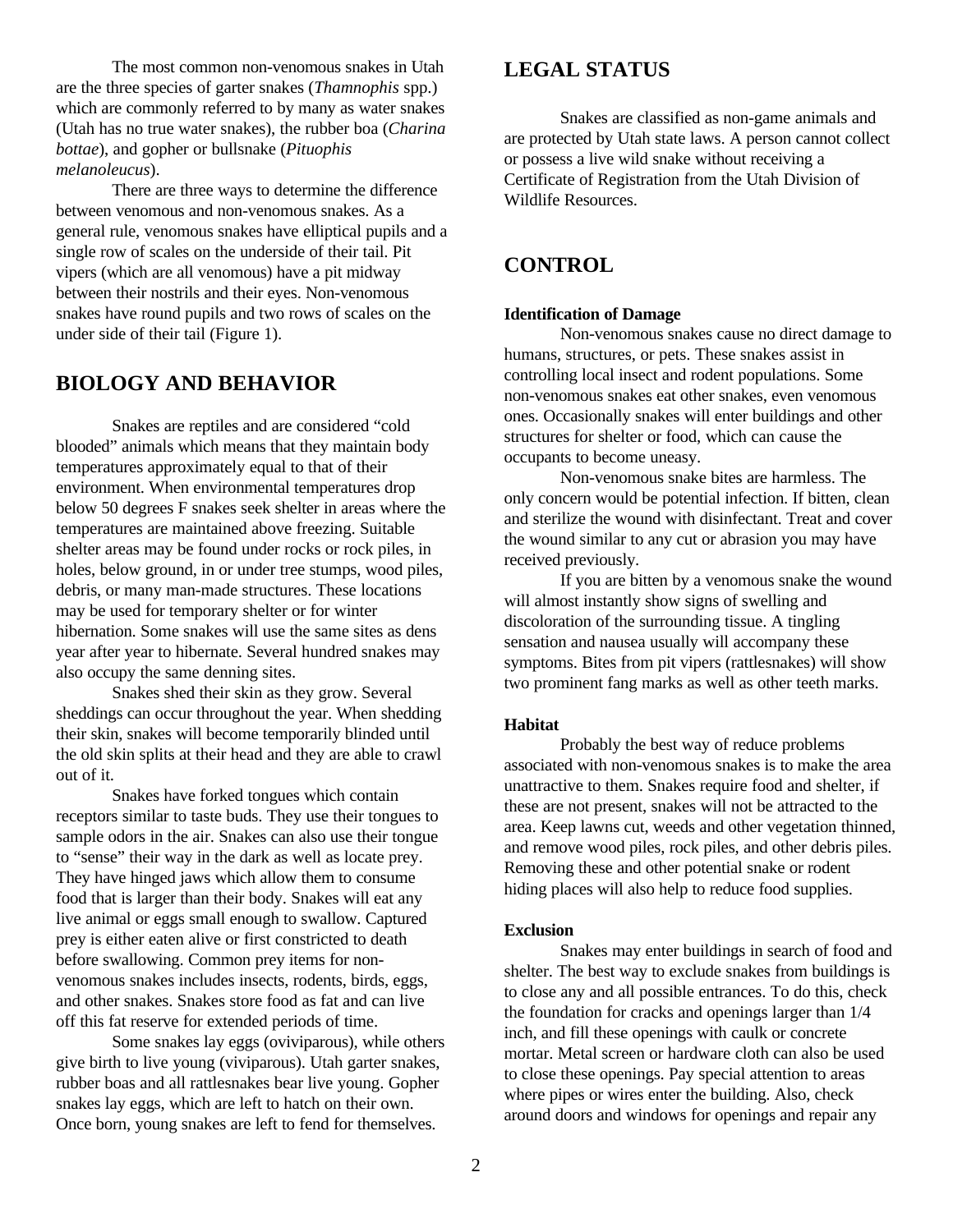openings. Consider using screens around doors and windows to reduce the chance that snakes may enter through these areas. These modifications can also help to exclude rodents and insects.

Using these exclusion methods should also be considered when building a new home. An important thing to remember when building is site location. If you build a home near permanent water sources (river, stream, lake, pond, wetlands) you will greatly increase the chances of future non-venomous snake encounters. Also, keep in mind the habitat and food requirements of snakes when landscaping.

In extreme cases, a homeowner may feel more at ease if a snake-proof fence is constructed around their property. This exclusion method is costly, yet it can be very effective at keeping all snakes out of your yard (Figures 2 and 3).



**Figure 2. Though fairly expensive, a properlyconstructed snake-proof fence can keep snakes from entering a given area.**



**Figure 3. This is the side view of a snake-proof fence to exclude snakes.**

#### **Toxicants and Repellents**

There are no registered toxicants or repellents used for snake control.

#### **Trapping and Removal**

If snakes continue to frequent an area, even though you have modified the habitat, it may be necessary to trap and remove them. Remember that snakes are protected in Utah and they should not be killed without proper cause.

The best way to remove snakes from buildings is to use long capture tongs or other long suitable item (pole, stick, etc.) then place them into a container for removal. It is not recommended you capture snakes by hand.

A pile of damp burlap bags can also be used to attract snakes and assist in removing them from enclosed areas. Place the pile of bag in a dark cool place, cover with a dry bag to help keep the others damp. This will serve to concentrate the snakes as they will be attracted to this area to escape the heat of the day. Remove the bags and snakes(s) with a large flat shovel in the middle of the day when the snakes are more likely to be inside.

Glue boards may also be used to capture and remove snakes (Figure 4). Attach three or four rat-size glue boards to a piece of plywood (16x24 inches) or staple them together. Place the glue boards along an inside wall or along the foundation. Snakes generally move along walls. When a snake moves over the glue board it will become attached to the board. Once the snake is attached, the glue board can be removed. To



**Figure 4. A glue trap to catch snakes indoors or under porches can be made by attaching rodent glue traps to a wooden board.**

avoid close contact with an agitated snake, or if you are a little squeamish about getting to close to snakes, consider fastening a wood extension handle to the glue board plywood base before placing the trap.

To release a snake caught in a glue board, take it to a suitable area, place the glue broad flat on the ground, and pour vegetable oil on the snake. The vegetable oil will reduce the tackiness of the glue and allow the snake